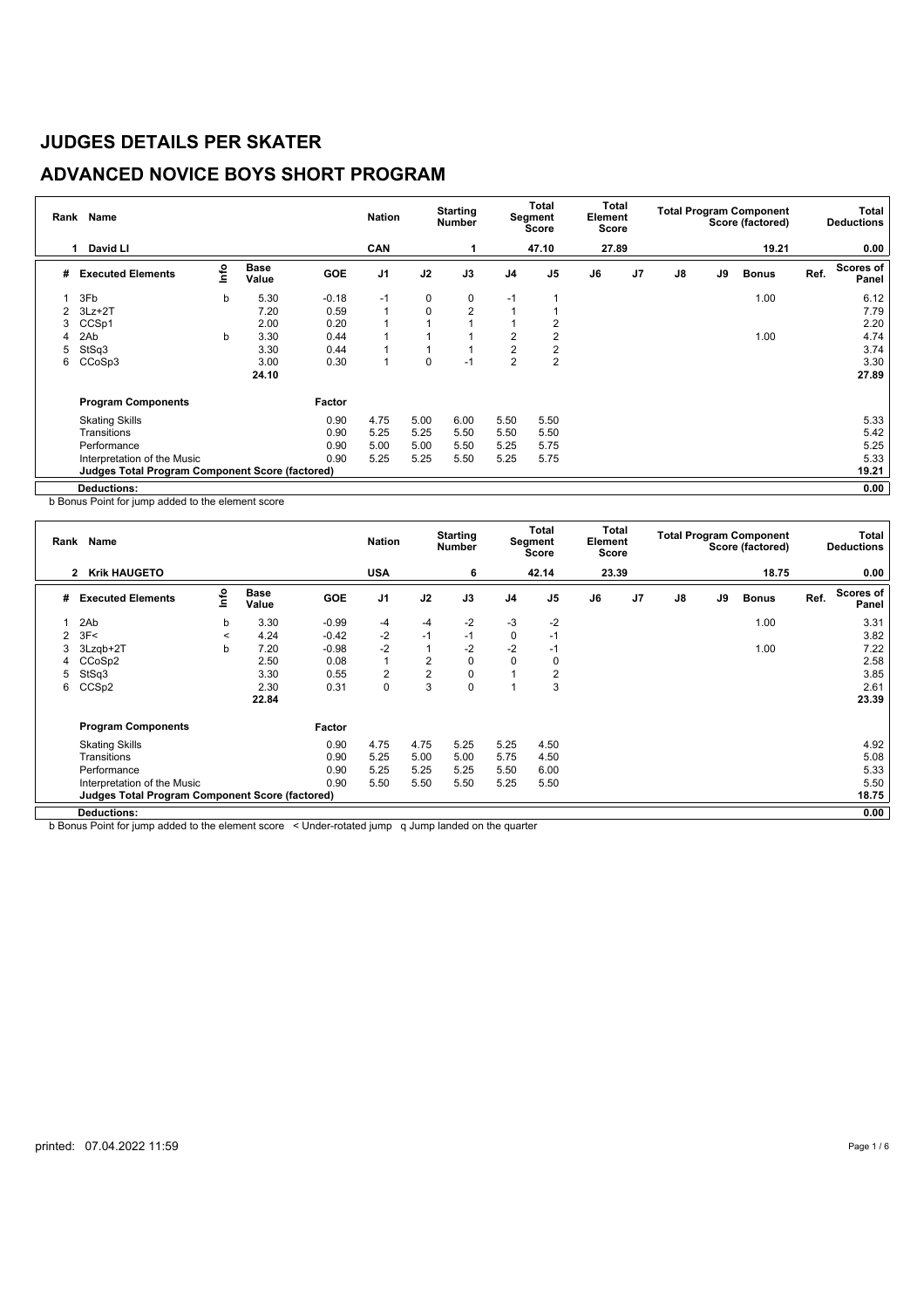# **ADVANCED NOVICE BOYS SHORT PROGRAM**

| Rank | Name                                                   |      |                      |         | <b>Nation</b>  |             | <b>Starting</b><br><b>Number</b> |                | <b>Total</b><br>Segment<br>Score | Total<br>Element<br>Score |                |               |    | <b>Total Program Component</b><br>Score (factored) |      | Total<br><b>Deductions</b> |
|------|--------------------------------------------------------|------|----------------------|---------|----------------|-------------|----------------------------------|----------------|----------------------------------|---------------------------|----------------|---------------|----|----------------------------------------------------|------|----------------------------|
|      | <b>Denis KROUGLOV</b><br>3                             |      |                      |         | <b>BEL</b>     |             | $\mathbf{2}$                     |                | 41.30                            | 23.66                     |                |               |    | 17.64                                              |      | 0.00                       |
| #    | <b>Executed Elements</b>                               | ١nfo | <b>Base</b><br>Value | GOE     | J <sub>1</sub> | J2          | J3                               | J <sub>4</sub> | J <sub>5</sub>                   | J6                        | J <sub>7</sub> | $\mathsf{J}8$ | J9 | <b>Bonus</b>                                       | Ref. | <b>Scores of</b><br>Panel  |
|      | 3T <sub>b</sub>                                        | b    | 4.20                 | $-1.96$ | -5             | -5          | $-4$                             | $-4$           | $-5$                             |                           |                |               |    | 1.00                                               |      | 3.24                       |
|      | 2Ab                                                    | b    | 3.30                 | 0.00    | 0              | $\mathbf 0$ | 0                                | $-1$           | 0                                |                           |                |               |    | 1.00                                               |      | 4.30                       |
| 3    | $3S+2Lo$                                               |      | 6.00                 | 0.43    | $\mathbf{1}$   | 0           |                                  | 2              |                                  |                           |                |               |    |                                                    |      | 6.43                       |
|      | CSSp3                                                  |      | 2.60                 | 0.35    | 2              |             | 0                                | $\overline{2}$ |                                  |                           |                |               |    |                                                    |      | 2.95                       |
| 5    | StSq3                                                  |      | 3.30                 | 0.44    | 2              | 0           | 0                                | $\overline{2}$ | 2                                |                           |                |               |    |                                                    |      | 3.74                       |
| 6    | CCoSp3                                                 |      | 3.00                 | 0.00    | 1              | 0           | $-3$                             | $-1$           |                                  |                           |                |               |    |                                                    |      | 3.00                       |
|      |                                                        |      | 22.40                |         |                |             |                                  |                |                                  |                           |                |               |    |                                                    |      | 23.66                      |
|      | <b>Program Components</b>                              |      |                      | Factor  |                |             |                                  |                |                                  |                           |                |               |    |                                                    |      |                            |
|      | <b>Skating Skills</b>                                  |      |                      | 0.90    | 5.25           | 4.25        | 5.00                             | 4.75           | 5.50                             |                           |                |               |    |                                                    |      | 5.00                       |
|      | Transitions                                            |      |                      | 0.90    | 5.50           | 4.00        | 4.75                             | 4.75           | 5.25                             |                           |                |               |    |                                                    |      | 4.92                       |
|      | Performance                                            |      |                      | 0.90    | 5.00           | 4.00        | 4.75                             | 4.50           | 5.75                             |                           |                |               |    |                                                    |      | 4.75                       |
|      | Interpretation of the Music                            |      |                      | 0.90    | 5.25           | 4.00        | 5.00                             | 4.50           | 6.00                             |                           |                |               |    |                                                    |      | 4.92                       |
|      | <b>Judges Total Program Component Score (factored)</b> |      |                      |         |                |             |                                  |                |                                  |                           |                |               |    |                                                    |      | 17.64                      |
|      | <b>Deductions:</b>                                     |      |                      |         |                |             |                                  |                |                                  |                           |                |               |    |                                                    |      | 0.00                       |

b Bonus Point for jump added to the element score

|   | Rank Name                                              |      |                      |                | <b>Nation</b>  |              | <b>Starting</b><br><b>Number</b> |                | Total<br><b>Segment</b><br><b>Score</b> | Element<br><b>Score</b> | Total          |    |    | <b>Total Program Component</b><br>Score (factored) |      | Total<br><b>Deductions</b> |
|---|--------------------------------------------------------|------|----------------------|----------------|----------------|--------------|----------------------------------|----------------|-----------------------------------------|-------------------------|----------------|----|----|----------------------------------------------------|------|----------------------------|
|   | <b>David BONDAR</b><br>4                               |      |                      |                | <b>CAN</b>     |              | 3                                |                | 40.57                                   | 23.97                   |                |    |    | 17.10                                              |      | $-0.50$                    |
| # | <b>Executed Elements</b>                               | ١nf٥ | <b>Base</b><br>Value | GOE            | J <sub>1</sub> | J2           | J3                               | J <sub>4</sub> | J <sub>5</sub>                          | J6                      | J <sub>7</sub> | J8 | J9 | <b>Bonus</b>                                       | Ref. | <b>Scores of</b><br>Panel  |
|   | 3Lzb+2T                                                | b    | 7.20                 | 0.59           | 0              | 0            | 2                                |                | 2                                       |                         |                |    |    | 1.00                                               |      | 8.79                       |
| 2 | 3F!                                                    |      | 5.30                 | $-0.35$        | 0              | $-1$         | $-1$                             | $-1$           | 0                                       |                         |                |    |    |                                                    |      | 4.95                       |
| 3 | CCS <sub>p3</sub>                                      |      | 2.80                 | 0.09           | 0              | $\mathbf 0$  | $-1$                             |                |                                         |                         |                |    |    |                                                    |      | 2.89                       |
|   | 2A                                                     |      | 3.30                 | $-1.65$        | -5             | $-5$         | $-5$                             | $-5$           | $-5$                                    |                         |                |    |    |                                                    |      | 1.65                       |
| 5 | StSq3                                                  |      | 3.30                 | 0.22           | 1              | $\mathbf{1}$ | 0                                | $\mathbf 0$    |                                         |                         |                |    |    |                                                    |      | 3.52                       |
| 6 | CCoSp3V                                                |      | 2.25                 | $-0.08$        | 0              | 1            | $-2$                             | $-1$           | 0                                       |                         |                |    |    |                                                    |      | 2.17                       |
|   |                                                        |      | 24.15                |                |                |              |                                  |                |                                         |                         |                |    |    |                                                    |      | 23.97                      |
|   | <b>Program Components</b>                              |      |                      | Factor         |                |              |                                  |                |                                         |                         |                |    |    |                                                    |      |                            |
|   | <b>Skating Skills</b>                                  |      |                      | 0.90           | 4.75           | 4.00         | 5.50                             | 4.75           | 5.75                                    |                         |                |    |    |                                                    |      | 5.00                       |
|   | Transitions                                            |      |                      | 0.90           | 5.00           | 4.00         | 5.00                             | 4.25           | 5.50                                    |                         |                |    |    |                                                    |      | 4.75                       |
|   | Performance                                            |      |                      | 0.90           | 4.75           | 4.00         | 4.75                             | 4.25           | 5.50                                    |                         |                |    |    |                                                    |      | 4.58                       |
|   | Interpretation of the Music                            |      |                      | 0.90           | 4.75           | 4.00         | 4.75                             | 4.50           | 5.75                                    |                         |                |    |    |                                                    |      | 4.67                       |
|   | <b>Judges Total Program Component Score (factored)</b> |      |                      |                |                |              |                                  |                |                                         |                         |                |    |    |                                                    |      | 17.10                      |
|   | Falls<br><b>Deductions:</b>                            |      |                      | $-0.50$<br>(1) |                |              |                                  |                |                                         |                         |                |    |    |                                                    |      | $-0.50$                    |

b Bonus Point for jump added to the element score ! Not clear edge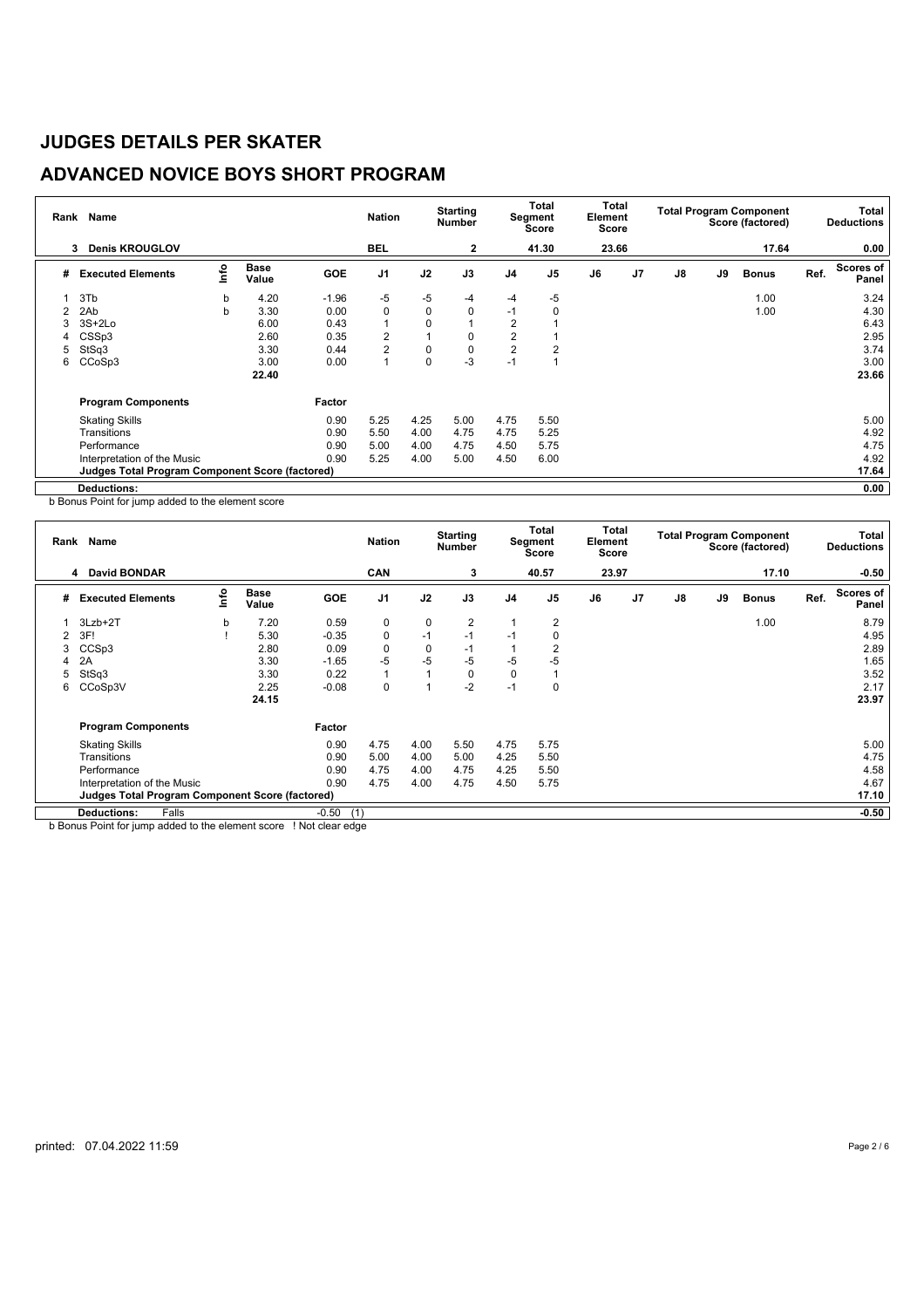# **ADVANCED NOVICE BOYS SHORT PROGRAM**

| Rank | Name                                            |      | <b>Nation</b>        |            | <b>Starting</b><br><b>Number</b> |      | <b>Total</b><br>Segment<br>Score | Element<br>Score | Total          |       |                | <b>Total Program Component</b><br>Score (factored) |    | Total<br><b>Deductions</b> |      |                           |
|------|-------------------------------------------------|------|----------------------|------------|----------------------------------|------|----------------------------------|------------------|----------------|-------|----------------|----------------------------------------------------|----|----------------------------|------|---------------------------|
|      | Aiden Lino Alexand, BUTTIERO KHOREV<br>5        |      |                      |            | <b>ITA</b>                       |      | 7                                |                  | 40.47          | 22.69 |                |                                                    |    | 17.78                      |      | 0.00                      |
| #    | <b>Executed Elements</b>                        | info | <b>Base</b><br>Value | <b>GOE</b> | J <sub>1</sub>                   | J2   | J3                               | J <sub>4</sub>   | J <sub>5</sub> | J6    | J <sub>7</sub> | $\mathsf{J}8$                                      | J9 | <b>Bonus</b>               | Ref. | <b>Scores of</b><br>Panel |
|      | 3T <sub>b</sub>                                 | b    | 4.20                 | 0.42       | 0                                | 1    |                                  |                  |                |       |                |                                                    |    | 1.00                       |      | 5.62                      |
|      | $2Lz!+2Lo$                                      |      | 3.80                 | $-0.21$    | $-1$                             | $-2$ | $-1$                             | -1               | 0              |       |                |                                                    |    |                            |      | 3.59                      |
| 3    | CCS <sub>p3</sub>                               |      | 2.80                 | 0.28       | 1                                | 0    |                                  |                  | 2              |       |                |                                                    |    |                            |      | 3.08                      |
|      | 2Ab                                             | b    | 3.30                 | 0.11       | 0                                | 0    |                                  |                  | 0              |       |                |                                                    |    | 1.00                       |      | 4.41                      |
| 5    | CCoSp3                                          |      | 3.00                 | 0.30       | 1                                |      | 0                                |                  | $\overline{2}$ |       |                |                                                    |    |                            |      | 3.30                      |
| 6    | StSq2                                           |      | 2.60                 | 0.09       | 1                                | 0    | 0                                | 0                |                |       |                |                                                    |    |                            |      | 2.69                      |
|      |                                                 |      | 19.70                |            |                                  |      |                                  |                  |                |       |                |                                                    |    |                            |      | 22.69                     |
|      | <b>Program Components</b>                       |      |                      | Factor     |                                  |      |                                  |                  |                |       |                |                                                    |    |                            |      |                           |
|      | <b>Skating Skills</b>                           |      |                      | 0.90       | 5.25                             | 5.50 | 5.50                             | 5.50             | 4.75           |       |                |                                                    |    |                            |      | 5.42                      |
|      | Transitions                                     |      |                      | 0.90       | 4.50                             | 4.75 | 4.75                             | 4.50             | 4.50           |       |                |                                                    |    |                            |      | 4.58                      |
|      | Performance                                     |      |                      | 0.90       | 4.75                             | 4.50 | 5.25                             | 4.75             | 5.25           |       |                |                                                    |    |                            |      | 4.92                      |
|      | Interpretation of the Music                     |      |                      | 0.90       | 4.50                             | 4.75 | 5.00                             | 4.75             | 5.50           |       |                |                                                    |    |                            |      | 4.83                      |
|      | Judges Total Program Component Score (factored) |      |                      |            |                                  |      |                                  |                  |                |       |                |                                                    |    |                            |      | 17.78                     |
|      | <b>Deductions:</b>                              |      |                      |            |                                  |      |                                  |                  |                |       |                |                                                    |    |                            |      | 0.00                      |

b Bonus Point for jump added to the element score ! Not clear edge

|   | Rank Name                                              |         |                      |                | <b>Nation</b>  |                | <b>Starting</b><br><b>Number</b> |                | Total<br>Segment<br>Score | Element<br>Score | Total          |    |    | <b>Total Program Component</b><br>Score (factored) |      | Total<br><b>Deductions</b> |
|---|--------------------------------------------------------|---------|----------------------|----------------|----------------|----------------|----------------------------------|----------------|---------------------------|------------------|----------------|----|----|----------------------------------------------------|------|----------------------------|
|   | <b>Edward Nicholas VASII</b><br>6                      |         |                      |                | <b>CAN</b>     |                | 8                                |                | 37.08                     |                  | 20.85          |    |    | 16.73                                              |      | $-0.50$                    |
| # | <b>Executed Elements</b>                               | ١nf٥    | <b>Base</b><br>Value | <b>GOE</b>     | J <sub>1</sub> | J2             | J3                               | J <sub>4</sub> | J <sub>5</sub>            | J6               | J <sub>7</sub> | J8 | J9 | <b>Bonus</b>                                       | Ref. | <b>Scores of</b><br>Panel  |
|   | 3F                                                     |         | 5.30                 | $-2.65$        | -5             | -5             | $-5$                             | $-5$           | $-5$                      |                  |                |    |    |                                                    |      | 2.65                       |
| 2 | $3Lzb+1T*$                                             | $\star$ | 5.90                 | $-2.95$        | $-5$           | $-5$           | $-5$                             | $-5$           | $-5$                      |                  |                |    |    | 1.00                                               |      | 3.95                       |
| 3 | CCSp3                                                  |         | 2.80                 | 0.00           | 0              | $\mathbf 0$    | $-2$                             | 0              |                           |                  |                |    |    |                                                    |      | 2.80                       |
|   | 2Ab                                                    | b       | 3.30                 | 0.44           | 1              | $\overline{A}$ | 2                                |                | 2                         |                  |                |    |    | 1.00                                               |      | 4.74                       |
| 5 | StSq3                                                  |         | 3.30                 | 0.11           | 0              |                | 0                                |                |                           |                  |                |    |    |                                                    |      | 3.41                       |
| 6 | CCoSp3                                                 |         | 3.00                 | 0.30           | 0              | и              |                                  |                |                           |                  |                |    |    |                                                    |      | 3.30                       |
|   |                                                        |         | 23.60                |                |                |                |                                  |                |                           |                  |                |    |    |                                                    |      | 20.85                      |
|   | <b>Program Components</b>                              |         |                      | Factor         |                |                |                                  |                |                           |                  |                |    |    |                                                    |      |                            |
|   | <b>Skating Skills</b>                                  |         |                      | 0.90           | 5.00           | 5.00           | 5.75                             | 4.50           | 5.00                      |                  |                |    |    |                                                    |      | 5.00                       |
|   | Transitions                                            |         |                      | 0.90           | 5.00           | 4.50           | 5.00                             | 4.25           | 4.75                      |                  |                |    |    |                                                    |      | 4.75                       |
|   | Performance                                            |         |                      | 0.90           | 4.50           | 3.75           | 5.00                             | 4.25           | 4.25                      |                  |                |    |    |                                                    |      | 4.33                       |
|   | Interpretation of the Music                            |         |                      | 0.90           | 5.00           | 4.25           | 4.75                             | 4.50           | 4.25                      |                  |                |    |    |                                                    |      | 4.50                       |
|   | <b>Judges Total Program Component Score (factored)</b> |         |                      |                |                |                |                                  |                |                           |                  |                |    |    |                                                    |      | 16.73                      |
|   | Falls<br><b>Deductions:</b>                            |         |                      | $-0.50$<br>(1) |                |                |                                  |                |                           |                  |                |    |    |                                                    |      | $-0.50$                    |

\* Invalid element b Bonus Point for jump added to the element score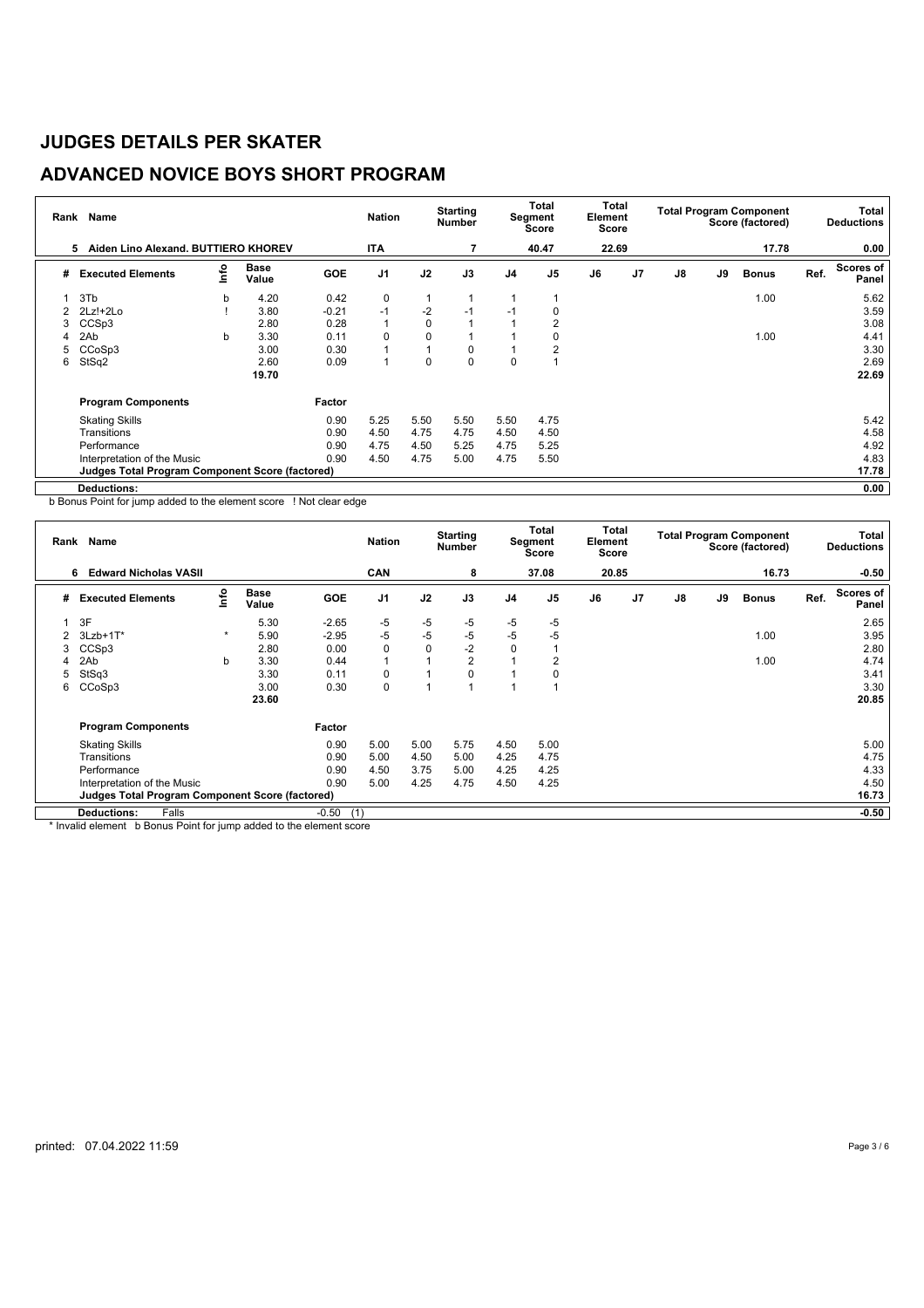# **ADVANCED NOVICE BOYS SHORT PROGRAM**

| Rank | Name                                                   |    |                      |         | <b>Nation</b>            |             | <b>Starting</b><br><b>Number</b> |                | Total<br>Segment<br>Score | Total<br>Element<br>Score |                |               |    | <b>Total Program Component</b><br>Score (factored) |      | Total<br><b>Deductions</b> |
|------|--------------------------------------------------------|----|----------------------|---------|--------------------------|-------------|----------------------------------|----------------|---------------------------|---------------------------|----------------|---------------|----|----------------------------------------------------|------|----------------------------|
|      | <b>Manuel GAMBINO</b>                                  |    |                      |         | <b>ITA</b>               |             | 5                                |                | 31.89                     | 17.71                     |                |               |    | 14.18                                              |      | 0.00                       |
| #    | <b>Executed Elements</b>                               | ۴ů | <b>Base</b><br>Value | GOE     | J <sub>1</sub>           | J2          | J3                               | J <sub>4</sub> | J <sub>5</sub>            | J6                        | J <sub>7</sub> | $\mathsf{J}8$ | J9 | <b>Bonus</b>                                       | Ref. | <b>Scores of</b><br>Panel  |
|      | 3Sb                                                    | b  | 4.30                 | 0.00    | 0                        | 0           | 0                                | 0              | $\mathbf 0$               |                           |                |               |    | 1.00                                               |      | 5.30                       |
|      | 2Ab                                                    | b  | 3.30                 | $-0.22$ | $-1$                     | $\mathbf 0$ | $-1$                             | $-1$           | $\Omega$                  |                           |                |               |    | 1.00                                               |      | 4.08                       |
| 3    | CSSp                                                   |    | 0.00                 | 0.00    | $\overline{\phantom{a}}$ |             |                                  |                |                           |                           |                |               |    |                                                    |      | 0.00                       |
|      | StSq2                                                  |    | 2.60                 | $-0.17$ | $-1$                     | $-2$        | $-1$                             | 0              | 0                         |                           |                |               |    |                                                    |      | 2.43                       |
| 5    | $2Lz+2T$                                               |    | 3.40                 | 0.00    | 0                        | 0           | $\mathbf 0$                      | 0              |                           |                           |                |               |    |                                                    |      | 3.40                       |
| 6    | CCoSp3                                                 |    | 3.00                 | $-0.50$ | $-2$                     | $-1$        | $-3$                             | $-2$           | $-1$                      |                           |                |               |    |                                                    |      | 2.50                       |
|      |                                                        |    | 16.60                |         |                          |             |                                  |                |                           |                           |                |               |    |                                                    |      | 17.71                      |
|      | <b>Program Components</b>                              |    |                      | Factor  |                          |             |                                  |                |                           |                           |                |               |    |                                                    |      |                            |
|      | <b>Skating Skills</b>                                  |    |                      | 0.90    | 4.50                     | 3.75        | 4.25                             | 4.00           | 4.25                      |                           |                |               |    |                                                    |      | 4.17                       |
|      | Transitions                                            |    |                      | 0.90    | 4.75                     | 3.50        | 3.75                             | 3.75           | 4.00                      |                           |                |               |    |                                                    |      | 3.83                       |
|      | Performance                                            |    |                      | 0.90    | 4.25                     | 3.50        | 4.00                             | 3.50           | 4.00                      |                           |                |               |    |                                                    |      | 3.83                       |
|      | Interpretation of the Music                            |    |                      | 0.90    | 4.25                     | 3.50        | 3.75                             | 3.75           | 4.50                      |                           |                |               |    |                                                    |      | 3.92                       |
|      | <b>Judges Total Program Component Score (factored)</b> |    |                      |         |                          |             |                                  |                |                           |                           |                |               |    |                                                    |      | 14.18                      |
|      | <b>Deductions:</b>                                     |    |                      |         |                          |             |                                  |                |                           |                           |                |               |    |                                                    |      | 0.00                       |

b Bonus Point for jump added to the element score

| Rank | <b>Name</b>                                     |    |                      |            | <b>Nation</b>  |      | <b>Starting</b><br>Number |          | Total<br><b>Segment</b><br><b>Score</b> | Total<br>Element<br><b>Score</b> |                |               |    | <b>Total Program Component</b><br>Score (factored) |      | Total<br><b>Deductions</b> |
|------|-------------------------------------------------|----|----------------------|------------|----------------|------|---------------------------|----------|-----------------------------------------|----------------------------------|----------------|---------------|----|----------------------------------------------------|------|----------------------------|
|      | <b>Raul GARCIA SHIBINSKAYA</b><br>8             |    |                      |            | <b>AND</b>     |      | 12                        |          | 30.90                                   | 16.51                            |                |               |    | 14.39                                              |      | 0.00                       |
| #    | <b>Executed Elements</b>                        | ۴n | <b>Base</b><br>Value | <b>GOE</b> | J <sub>1</sub> | J2   | J3                        | J4       | J <sub>5</sub>                          | J6                               | J <sub>7</sub> | $\mathsf{J}8$ | J9 | <b>Bonus</b>                                       | Ref. | Scores of<br>Panel         |
|      | 2Ab                                             | b  | 3.30                 | $-0.33$    | $-1$           | $-2$ | $-1$                      | $-1$     | 0                                       |                                  |                |               |    | 1.00                                               |      | 3.97                       |
|      | $2Lo+2T$                                        |    | 3.00                 | $-0.11$    | $-1$           | $-1$ | 0                         | -1       | 0                                       |                                  |                |               |    |                                                    |      | 2.89                       |
| 3    | StSq2                                           |    | 2.60                 | $-0.09$    | $-1$           | 0    | -1                        |          | 0                                       |                                  |                |               |    |                                                    |      | 2.51                       |
| 4    | 2Lz                                             |    | 2.10                 | $-0.14$    | $-1$           | $-1$ | -1                        | $\Omega$ |                                         |                                  |                |               |    |                                                    |      | 1.96                       |
| 5    | CSSp3                                           |    | 2.60                 | 0.00       | 0              | $-1$ | $-1$                      |          |                                         |                                  |                |               |    |                                                    |      | 2.60                       |
| 6    | CCoSp2                                          |    | 2.50                 | 0.08       | 0              | 0    | $-1$                      |          | $\overline{2}$                          |                                  |                |               |    |                                                    |      | 2.58                       |
|      |                                                 |    | 16.10                |            |                |      |                           |          |                                         |                                  |                |               |    |                                                    |      | 16.51                      |
|      | <b>Program Components</b>                       |    |                      | Factor     |                |      |                           |          |                                         |                                  |                |               |    |                                                    |      |                            |
|      | <b>Skating Skills</b>                           |    |                      | 0.90       | 3.75           | 3.75 | 4.00                      | 3.75     | 4.25                                    |                                  |                |               |    |                                                    |      | 3.83                       |
|      | Transitions                                     |    |                      | 0.90       | 4.00           | 4.00 | 3.75                      | 4.00     | 4.00                                    |                                  |                |               |    |                                                    |      | 4.00                       |
|      | Performance                                     |    |                      | 0.90       | 4.00           | 4.00 | 4.25                      | 3.75     | 4.50                                    |                                  |                |               |    |                                                    |      | 4.08                       |
|      | Interpretation of the Music                     |    |                      | 0.90       | 4.00           | 4.00 | 4.25                      | 4.00     | 4.75                                    |                                  |                |               |    |                                                    |      | 4.08                       |
|      | Judges Total Program Component Score (factored) |    |                      |            |                |      |                           |          |                                         |                                  |                |               |    |                                                    |      | 14.39                      |
|      | <b>Deductions:</b>                              |    |                      |            |                |      |                           |          |                                         |                                  |                |               |    |                                                    |      | 0.00                       |

b Bonus Point for jump added to the element score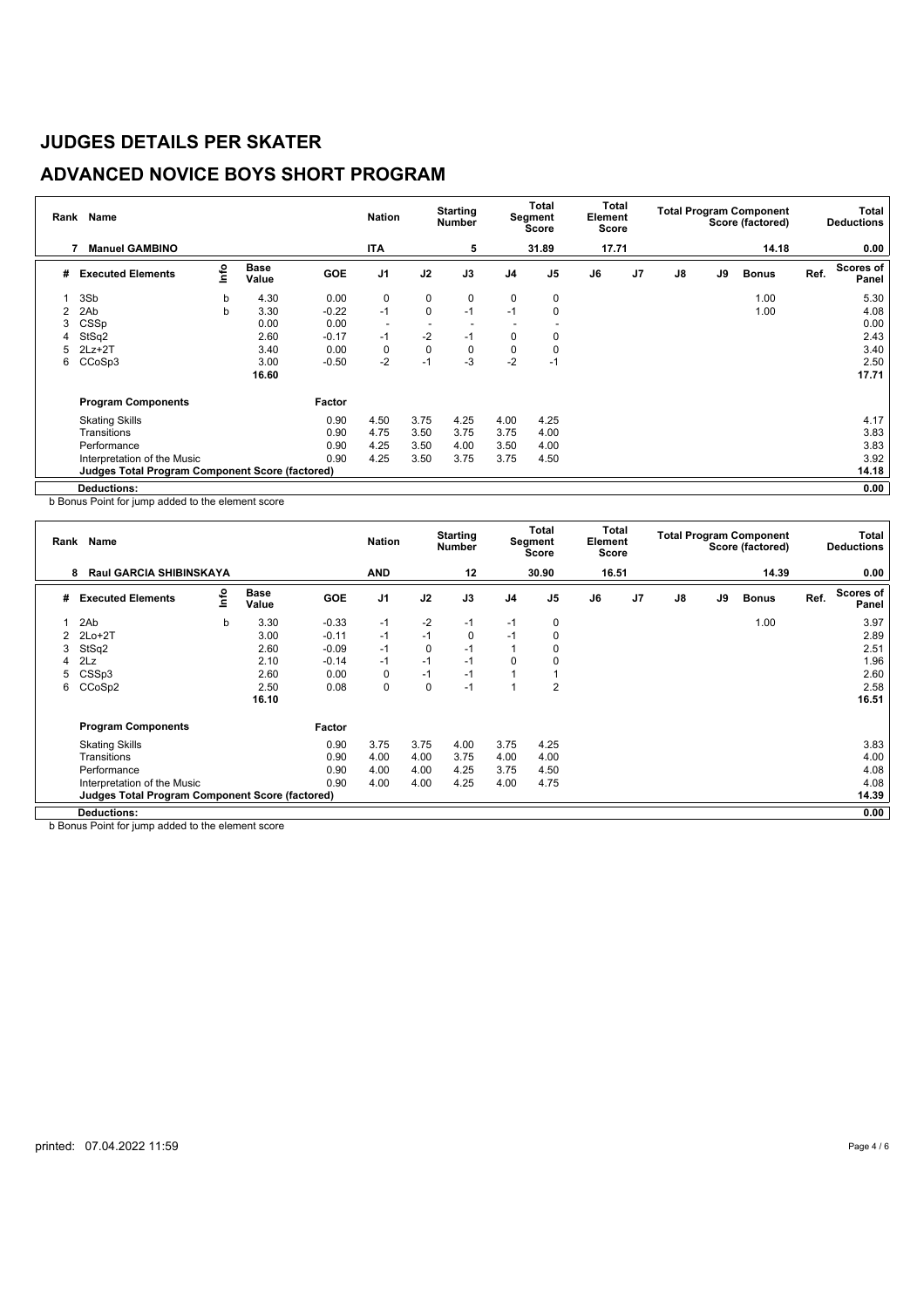# **ADVANCED NOVICE BOYS SHORT PROGRAM**

| Rank | Name                                                   |      |                      |                | <b>Nation</b>  |             | <b>Starting</b><br>Number |                | Total<br>Segment<br><b>Score</b> | Total<br>Element<br>Score |                |               |    | <b>Total Program Component</b><br>Score (factored) |      | Total<br><b>Deductions</b> |
|------|--------------------------------------------------------|------|----------------------|----------------|----------------|-------------|---------------------------|----------------|----------------------------------|---------------------------|----------------|---------------|----|----------------------------------------------------|------|----------------------------|
|      | Ean WEILER<br>9                                        |      |                      |                | SUI            |             | 10                        |                | 30.84                            | 15.78                     |                |               |    | 16.06                                              |      | $-1.00$                    |
| #    | <b>Executed Elements</b>                               | lnfo | <b>Base</b><br>Value | <b>GOE</b>     | J <sub>1</sub> | J2          | J3                        | J <sub>4</sub> | J <sub>5</sub>                   | J6                        | J <sub>7</sub> | $\mathsf{J}8$ | J9 |                                                    | Ref. | Scores of<br>Panel         |
|      | 3Sq                                                    | q    | 4.30                 | $-2.15$        | $-5$           | $-5$        | -5                        | $-5$           | $-5$                             |                           |                |               |    |                                                    |      | 2.15                       |
|      | 2A                                                     |      | 3.30                 | $-1.65$        | $-5$           | $-5$        | $-5$                      | $-5$           | $-5$                             |                           |                |               |    |                                                    |      | 1.65                       |
| 3    | $2Lz+2T$                                               |      | 3.40                 | 0.21           | 0              |             |                           |                | 2                                |                           |                |               |    |                                                    |      | 3.61                       |
| 4    | StSq3                                                  |      | 3.30                 | 0.44           | $\overline{1}$ |             |                           | $\overline{2}$ |                                  |                           |                |               |    |                                                    |      | 3.74                       |
| 5    | CSS <sub>p2</sub>                                      |      | 2.30                 | 0.08           | 0              | 0           |                           | 0              |                                  |                           |                |               |    |                                                    |      | 2.38                       |
| 6    | CCoSp3V                                                |      | 2.25                 | 0.00           | 0              | $\mathbf 0$ | $\mathbf 0$               | 0              | 2                                |                           |                |               |    |                                                    |      | 2.25                       |
|      |                                                        |      | 18.85                |                |                |             |                           |                |                                  |                           |                |               |    |                                                    |      | 15.78                      |
|      | <b>Program Components</b>                              |      |                      | Factor         |                |             |                           |                |                                  |                           |                |               |    |                                                    |      |                            |
|      | <b>Skating Skills</b>                                  |      |                      | 0.90           | 5.00           | 4.50        | 4.75                      | 4.25           | 5.50                             |                           |                |               |    |                                                    |      | 4.75                       |
|      | Transitions                                            |      |                      | 0.90           | 4.50           | 4.50        | 4.50                      | 4.25           | 5.25                             |                           |                |               |    |                                                    |      | 4.50                       |
|      | Performance                                            |      |                      | 0.90           | 4.50           | 4.25        | 4.25                      | 4.00           | 5.00                             |                           |                |               |    |                                                    |      | 4.33                       |
|      | Interpretation of the Music                            |      |                      | 0.90           | 3.75           | 4.25        | 4.50                      | 4.00           | 5.50                             |                           |                |               |    |                                                    |      | 4.25                       |
|      | <b>Judges Total Program Component Score (factored)</b> |      |                      |                |                |             |                           |                |                                  |                           |                |               |    |                                                    |      | 16.06                      |
|      | <b>Deductions:</b><br>Falls                            |      |                      | (2)<br>$-1.00$ |                |             |                           |                |                                  |                           |                |               |    |                                                    |      | $-1.00$                    |

q Jump landed on the quarter

|  |  | q Jump langed on the quarter |  |
|--|--|------------------------------|--|
|  |  |                              |  |

|    | Rank Name                                       |                          |                      |            | <b>Nation</b>  |             | <b>Starting</b><br><b>Number</b> |                | Total<br>Segment<br>Score | Element<br>Score | Total          |    |    | <b>Total Program Component</b><br>Score (factored) |      | Total<br><b>Deductions</b> |
|----|-------------------------------------------------|--------------------------|----------------------|------------|----------------|-------------|----------------------------------|----------------|---------------------------|------------------|----------------|----|----|----------------------------------------------------|------|----------------------------|
| 10 | <b>Matteo MARCHIONI</b>                         |                          |                      |            | <b>ITA</b>     |             | 11                               |                | 29.91                     | 16.31            |                |    |    | 14.10                                              |      | $-0.50$                    |
| #  | <b>Executed Elements</b>                        | lnfo                     | <b>Base</b><br>Value | <b>GOE</b> | J <sub>1</sub> | J2          | J3                               | J <sub>4</sub> | J <sub>5</sub>            | J6               | J <sub>7</sub> | J8 | J9 | <b>Bonus</b>                                       | Ref. | Scores of<br>Panel         |
|    | 3Sb                                             | b                        | 4.30                 | $-2.01$    | -5             | -5          | -4                               | -4             | $-5$                      |                  |                |    |    | 1.00                                               |      | 3.29                       |
|    | 3Lo<+COMBO                                      | $\overline{\phantom{a}}$ | 3.92                 | $-1.96$    | $-5$           | $-5$        | -5                               | $-5$           | -5                        |                  |                |    |    |                                                    |      | 1.96                       |
| 3  | CCoSp2V                                         |                          | 1.88                 | $-0.19$    | $-2$           | $\mathbf 0$ | $-3$                             | $-1$           | 0                         |                  |                |    |    |                                                    |      | 1.69                       |
| 4  | StSq2                                           |                          | 2.60                 | $-0.26$    | $-2$           | $\mathbf 0$ | $-1$                             | -3             | 2                         |                  |                |    |    |                                                    |      | 2.34                       |
| 5  | 2Ab                                             | b                        | 3.30                 | 0.22       | $\mathbf 0$    | 0           |                                  |                |                           |                  |                |    |    | 1.00                                               |      | 4.52                       |
| 6  | CSSp3                                           |                          | 2.60                 | $-0.09$    | $-1$           | $-1$        | $-3$                             | и              |                           |                  |                |    |    |                                                    |      | 2.51                       |
|    |                                                 |                          | 18.60                |            |                |             |                                  |                |                           |                  |                |    |    |                                                    |      | 16.31                      |
|    | <b>Program Components</b>                       |                          |                      | Factor     |                |             |                                  |                |                           |                  |                |    |    |                                                    |      |                            |
|    | <b>Skating Skills</b>                           |                          |                      | 0.90       | 4.00           | 3.75        | 4.25                             | 4.00           | 5.50                      |                  |                |    |    |                                                    |      | 4.08                       |
|    | Transitions                                     |                          |                      | 0.90       | 4.50           | 3.75        | 4.00                             | 3.75           | 5.00                      |                  |                |    |    |                                                    |      | 4.08                       |
|    | Performance                                     |                          |                      | 0.90       | 3.75           | 3.75        | 3.75                             | 3.25           | 4.25                      |                  |                |    |    |                                                    |      | 3.75                       |
|    | Interpretation of the Music                     |                          |                      | 0.90       | 3.50           | 4.00        | 3.75                             | 3.25           | 4.50                      |                  |                |    |    |                                                    |      | 3.75                       |
|    | Judges Total Program Component Score (factored) |                          |                      |            |                |             |                                  |                |                           |                  |                |    |    |                                                    |      | 14.10                      |
|    | Falls<br><b>Deductions:</b>                     |                          |                      | $-0.50$    | (1)            |             |                                  |                |                           |                  |                |    |    |                                                    |      | $-0.50$                    |

b Bonus Point for jump added to the element score < Under-rotated jump